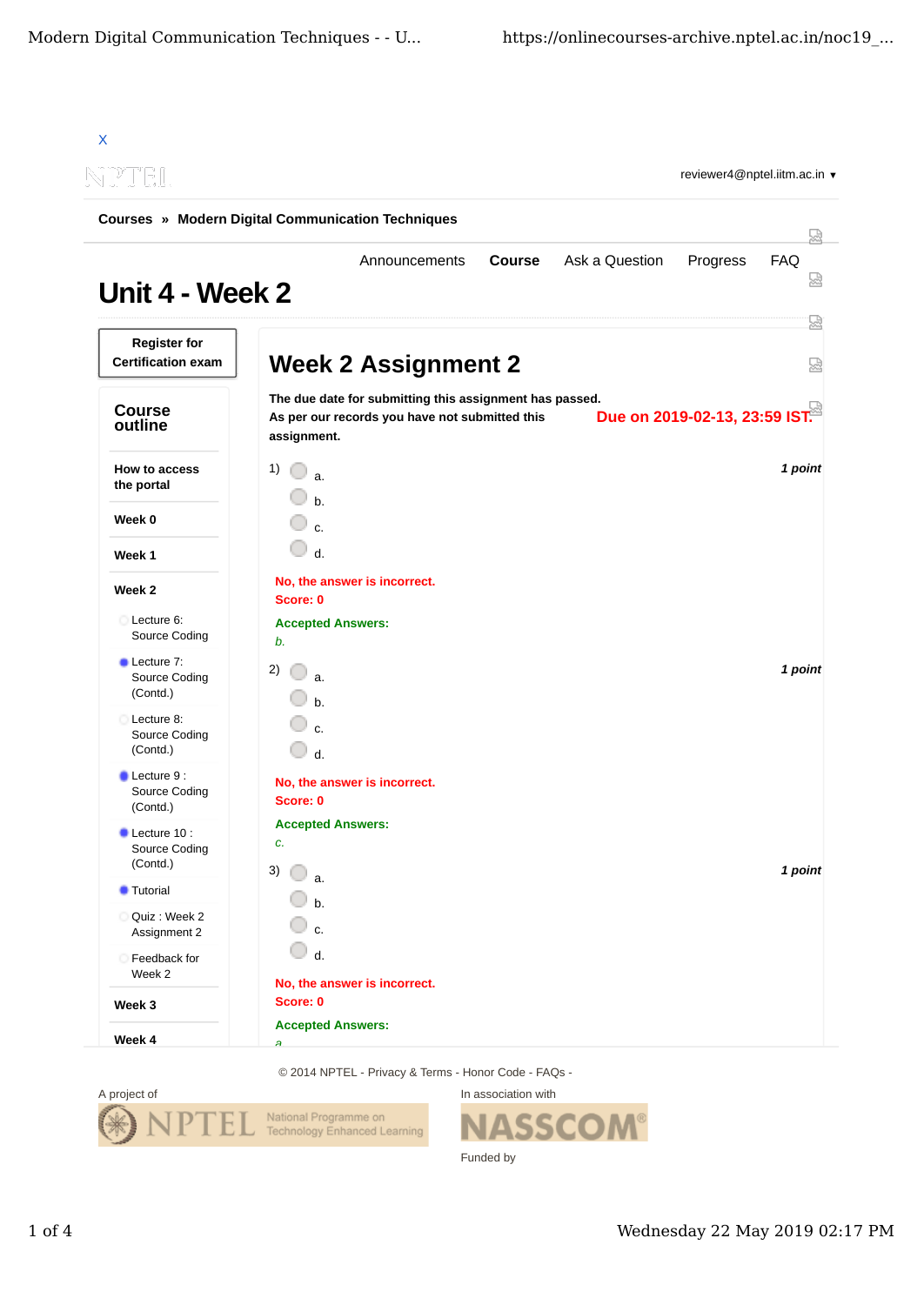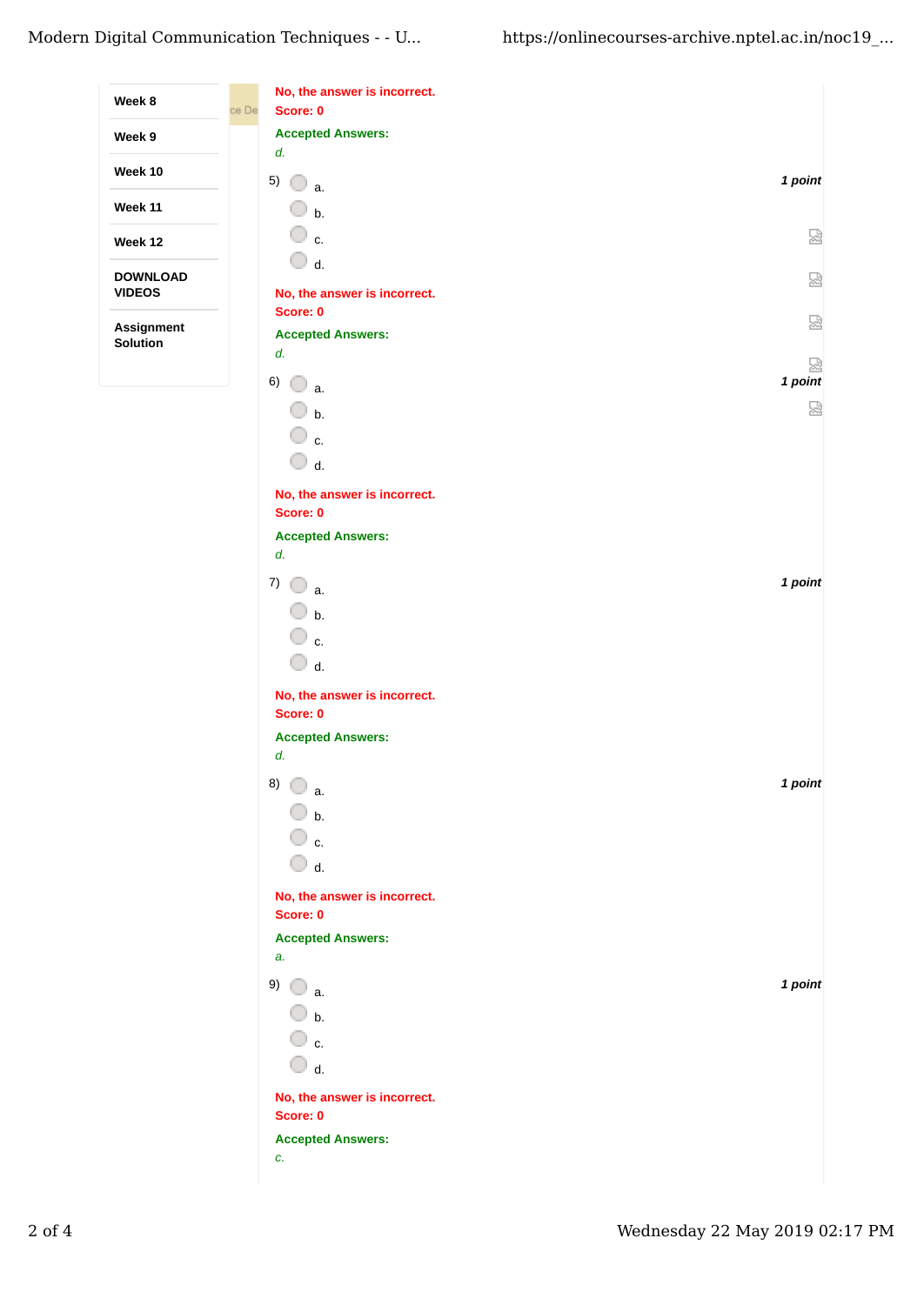| 10)<br>a.                                | 1 point  |
|------------------------------------------|----------|
| $\overline{\mathbb{O}}$ b.               |          |
| ◯ c.                                     |          |
| $\bigcirc$ d.                            |          |
| No, the answer is incorrect.<br>Score: 0 |          |
| <b>Accepted Answers:</b>                 | 덣        |
| c.                                       |          |
| 11)<br>a.                                | 1 point  |
| $\overline{\mathbb{O}}$ b.               | 요        |
| $\overline{\mathbb{O}}$ c.               | 썭        |
| $\bigcirc$ d.                            |          |
| No, the answer is incorrect.<br>Score: 0 | 쩒        |
| <b>Accepted Answers:</b>                 |          |
| d.                                       |          |
| 12)<br>a.                                | 1 point  |
| $\bigcirc$ b.                            |          |
| ○ c.                                     |          |
| $\bigcirc$ d.                            |          |
| No, the answer is incorrect.<br>Score: 0 |          |
| <b>Accepted Answers:</b>                 |          |
| a.                                       |          |
| 13)<br>a.                                | 1 point  |
| b.                                       |          |
| c.<br>O                                  |          |
| d.                                       |          |
| No, the answer is incorrect.<br>Score: 0 |          |
| <b>Accepted Answers:</b>                 |          |
| d.                                       |          |
| 14)<br>a.                                | 1 point  |
| $\bigcirc$ b.<br>◯ c.                    |          |
| $\overline{\mathbb{O}}$ d.               |          |
| No, the answer is incorrect.             |          |
| Score: 0                                 |          |
| <b>Accepted Answers:</b><br>b.           |          |
| 15)                                      | 0 points |
| a.<br>b.                                 |          |
| $c$ .                                    |          |
|                                          |          |